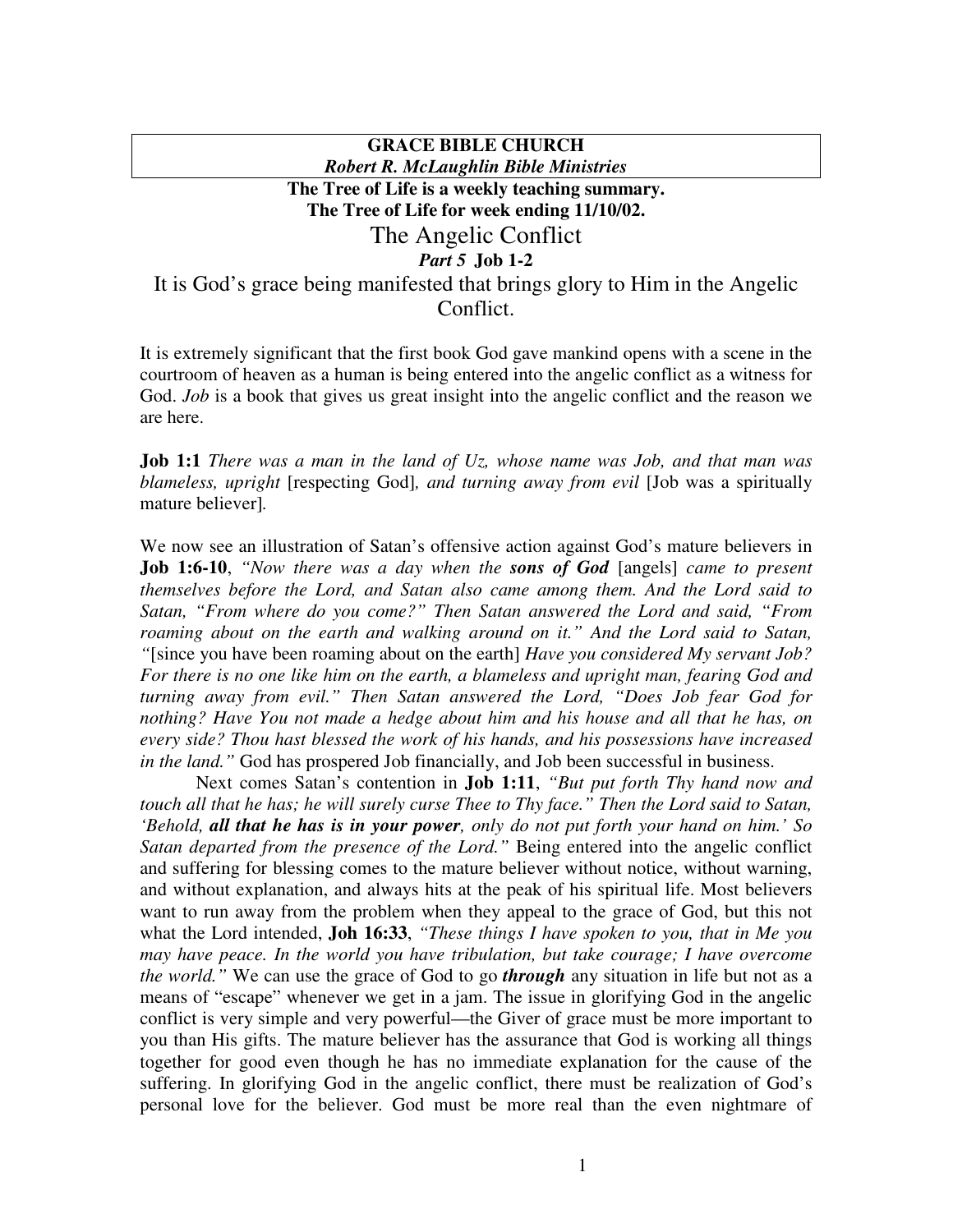undeserved suffering. Glorifying God at spiritual maturity is the challenge to trust God, to continue our intake of doctrine and personal love for God, and remain occupied with the Lord Jesus Christ, no matter how unexplainable or intense the suffering may be. The greatest attack on human volition occurred in the dispensation of the Hypostatic Union against the humanity of Christ, **Heb 4:15**, *"For we do not have a high priest who cannot sympathize with our weaknesses, but One who has been tempted in all things as we are, yet without sin."*

Satan's first assault and the result of Job's first test are found in **Job 1:13-22**, *"Now it happened on the day when his sons and his daughters were eating and drinking wine in their oldest brother's house, that a messenger came to Job and said, 'The oxen were plowing and the donkeys feeding beside them, and the Sabeans attacked and took them. They also slew the servants with the edge of the sword, and I alone have escaped to tell you.' While he was still speaking, another also came and said, 'The fire of God fell from heaven and burned up the sheep and the servants and consumed them, and I alone have escaped to tell you.' While he was still speaking, another also came and said, 'The Chaldeans formed three bands and made a raid on the camels and took them and slew the servants with the edge of the sword; and I alone have escaped to tell you.' While he was still speaking, another also came and said, 'Your sons and your daughters were eating and drinking wine in their oldest brother's house, and behold, a great wind came from across the wilderness and struck the four corners of the house, and it fell on the young people and they died; and I alone have escaped to tell you.' Then Job arose and tore his robe and shaved his head, and he fell to the ground and worshiped. And he said, 'Naked I came from my mother's womb, and naked I shall return there. The Lord gave and the Lord has taken away. Blessed be the name* [person] *of the Lord.' Through all this Job did not sin nor did he blame God."*

This is the highest category of suffering in life, and when this test is passed by the mature believer, it results in a great phenomenon that occurs perhaps only once or twice in every generation—a doubling of escrow blessings. At the end of Job's testing in the angelic conflict we read in **Job 42:12-13**, *"And the Lord blessed the latter days of Job more than his beginning, and he had 14,000 sheep, and 6,000 camels, and 1,000 yoke of oxen, and 1,000 female donkeys. His possessions also were 7,000 sheep, 3,000 camels, 500 yoke of oxen, 500 female donkeys."* In **Job 2** the second session is held in the Supreme Court of heaven, and Satan refuses to admit that he was wrong about Job. He walks into court still as proud as ever, **Job 2:1-5**, *"Again there was a day when the sons of God* [angels] *came to present themselves before the Lord, and Satan also came among them to present himself before the Lord. And the Lord said to Satan, 'Where have you come from?' Then Satan answered the Lord and said, 'From roaming about on the earth, and walking around on it.' And the Lord said to Satan, 'Have you considered My servant Job? For there is no one like him on the earth, a blameless and upright man fearing God and turning away from evil. And he still holds fast his integrity, although you incited Me against him, to ruin him without cause.' And Satan answered the Lord and said, 'Skin for skin! Yes, all that a man has he will give for his life. However, put forth Thy hand, now, and touch his bone and his flesh; he will curse Thee to Thy face.'"*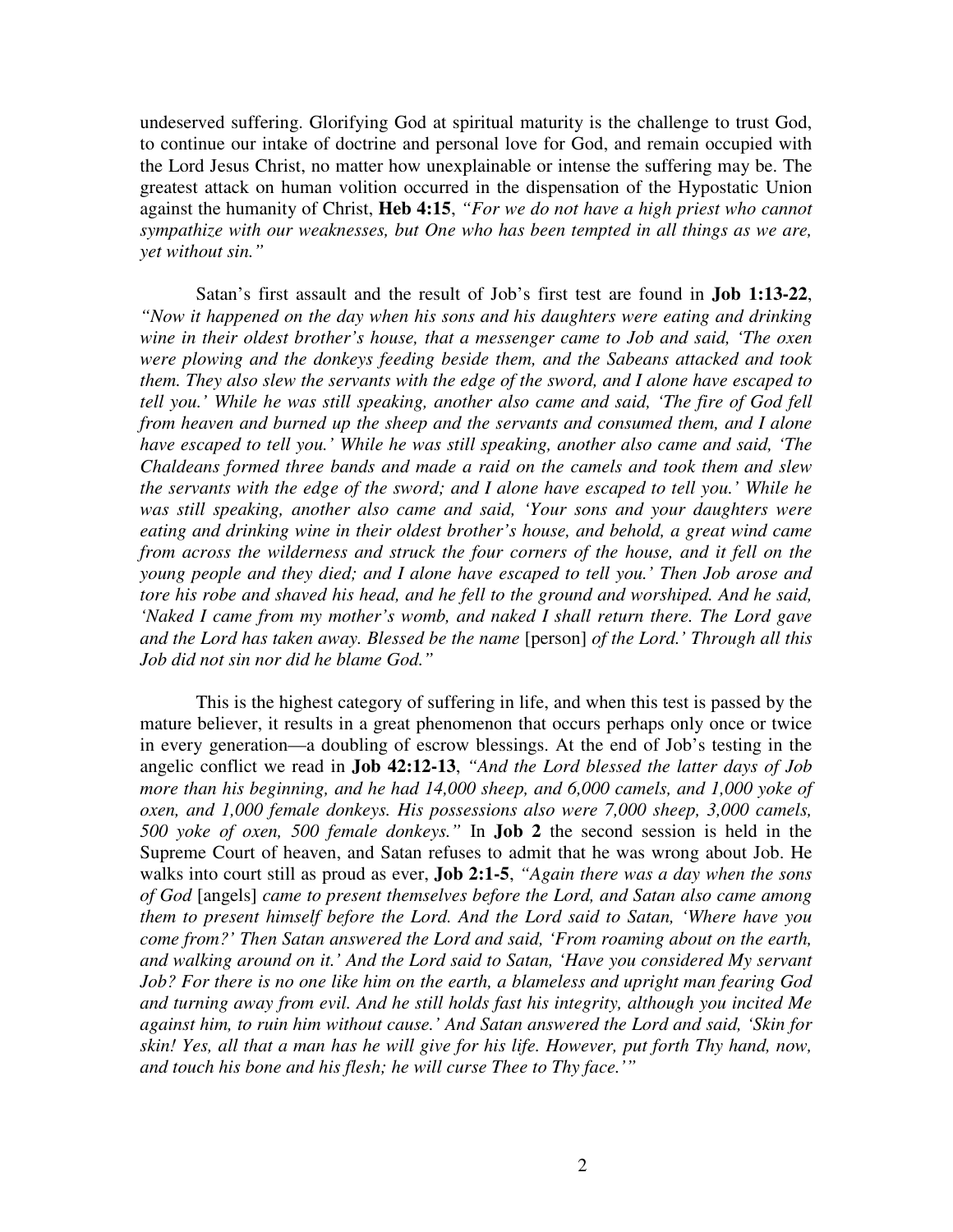In this second test, Satan was able to inflict upon Job loss of health, but he was not allowed the power to take his life. Demon-induced illness is very much a factor in demonic deception today, as it has been almost since the beginning of human history. Many illnesses are caused by demon *oppression* or even demon *possession*. Satan is the source of various illnesses in **Job 2:6-8; Mat 12:22** cf. **Luk 13:16; Act 10:38**.

## **Job 2:6** *"So the Lord said to Satan, 'Behold, he is in your power, only spare his life.'"*

This is one of the greatest believers of all time, and God is turning him over to Satan to be *tortured?* This gives us some concept of what it means to glorify God in the angelic conflict, and its impact and importance. In all of this, there is never any human explanation. God is letting Satan have Job for a while to cross-examine him in the courtroom trial of angelic conflict. Satan is given the right to attack flesh and bone, but not the soul. Bible doctrine resident in the soul is more powerful than any pain that can be experienced in life.

**Job 2:7** *Then Satan went out from the presence of the Lord, and smote Job with sore boils* [skin cancer] *from the sole of his foot to the crown of his head*.

Job was not only in maximum pain, but at the same time he was totally disfigured. He has gone from handsome to loathsome, from successful to destitute.

**Job 2:8-9** *And he took a potsherd to scrape himself while he was sitting among the ashes. Then his wife said to him, "Do you still hold fast your integrity? Curse God and die!"*

What brings out the best in Job brings out the worst in his wife! What brings out the best in the mature believer brings out the worst in the carnal believer.

**Job 2:10** *But he said to her, "You are speaking as one of the foolish women speaks. Shall we indeed accept good from God and not accept adversity?" In all this Job did not sin with his lips.*

Job stayed in fellowship with God and is going to accept this as a gift from God just as he accepted all the prosperity.

In our study of the angelic conflict and how it relates currently to the Church and anti-Semitism, we must remember that Satan has one goal in the life of every believer. His goal is to lead all believers astray from the real reason that they are here and the accurate precise plan of God based upon the intake of doctrine. Any area in which you do not have sound doctrine in is an area open to deception. This means that anything that we think or do that is not oriented to the way God thinks is open to deception. The worst of all is to deceive ourselves, as in **1Co 3:18**, *"Let no man deceive himself. If any man among you thinks that he is wise in this age, let him become foolish* [realize that he is a fool] *that he may become wise."* Only Bible doctrine resident in the soul protects the believer from deception. People are easily deceived unless their soul is *loaded* with truth. Paul writes in **Eph 4:14**, *"We are no longer to be children, tossed here and there by*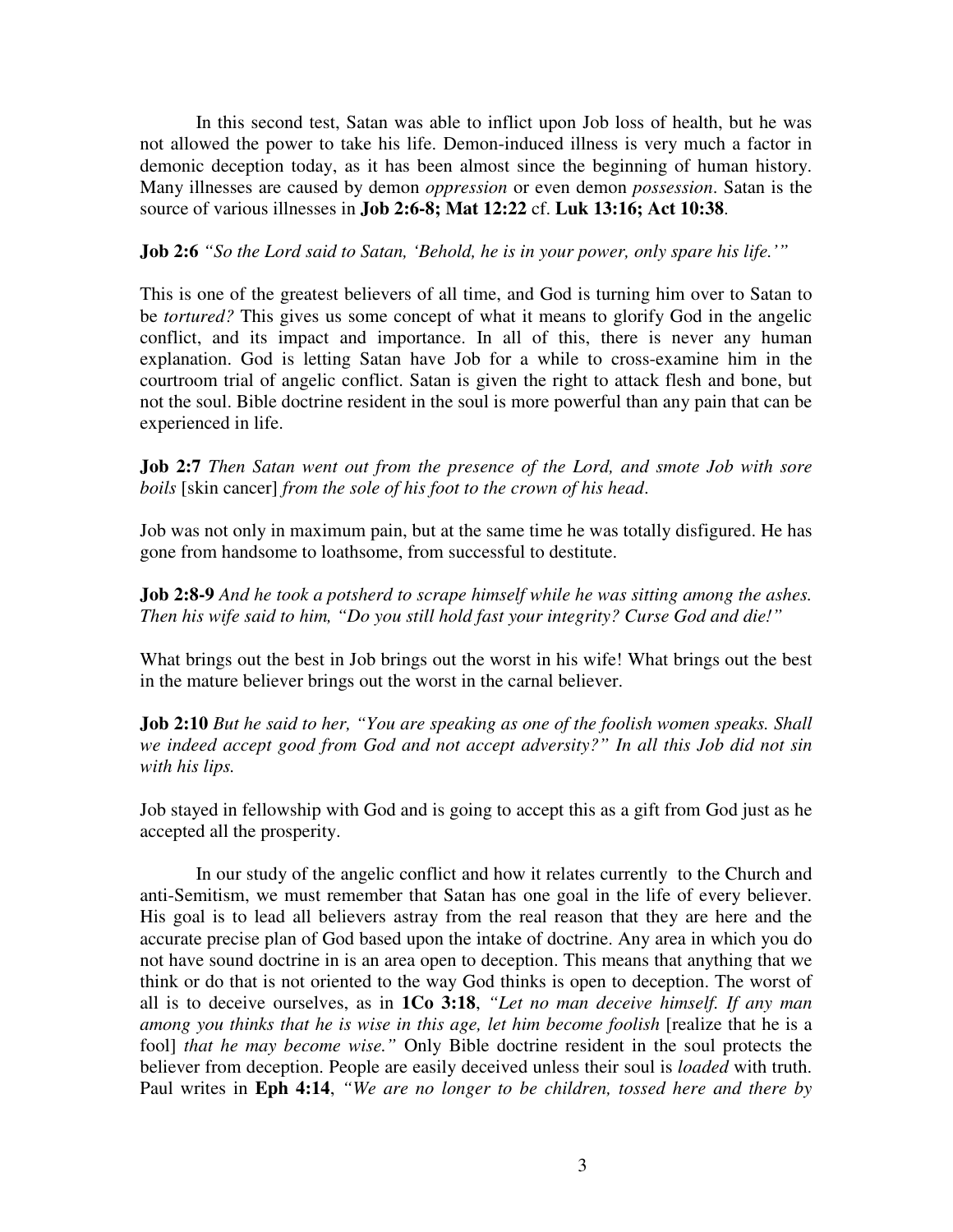*waves, and carried about by every wind of doctrine, by the trickery of men, by craftiness in deceitful scheming."* Peter instructs us in **2Pe 3:17**, *"You therefore, beloved, knowing this beforehand, be on your guard lest, being carried away by the deception of unprincipled men, you fall from your own steadfastness."*

There are three important principles concerning the Christian way of life from which most people are blinded.

- 1. **Bible doctrine** is the least publicized of all priorities in this world because this is the devil's world.
- 2. **Invisible heroes**, like Bible doctrine, are the least publicized of heroes. Invisible heroes are described in **2Co 6:9**, *"We are unknown yet well-known"—*unknown in human history but well-known in the angelic world where we are being watched very closely.
- 3. Like Bible doctrine and invisible heroes, the trial of the **angelic conflict** is the least publicized of all trials.

It is God's intention that every believer recognizes these principles and the reason they are here in relationship to glorifying God in the angelic conflict. It is God's will that every believer masters this information.

When Paul said in **Phi 4:12** that he had learned the "mystery," he was referring to the mystery doctrine of the Church-age, which is used to bring glory to God in the angelic conflict. He then made the great statement in verse 13: *"I can do all things* [bear all tests] *through Him who keeps on pouring His power into me."* The angelic conflict is so profound that it must be revealed in increments. It is so magnificent that our frail design requires that it be revealed piece by piece until we get the full picture. Daily doctrine is so vital, a little here, a little there, **Isa 28:10**, *"For it is precept upon precept, precept upon precept; line upon line, line upon line; here a little, there a little."*

**Eph 3:10** *In order that the manifold wisdom of God might now be made known through the church to the rulers and the authorities in the heavenly places* [the elect and fallen angels]*.*

The word "manifold" is the Greek adjective *"polupoikilos,"* which describes the *multifarious*, *many-sided*, *multi-faceted* wisdom of God. The greatest example is always the Cross. The Cross resolves the angelic conflict, **Col 2:14-15**. The Cross is the redemption solution for mankind, **Col 1:20**, the means of propitiating God the Father, **Heb 12:2**, and the means of glorifying the Lord Jesus Christ, **Gal 6:14**. There was something could not be discovered about God until the Church began. Until members of the church came on the scene, there was something that the angels could not discover about God in heaven. It was not until our Lord was born a member of the human race that a great mystery was revealed to the angels, **1Ti 3:16**, *"And by common confession great is the mystery of the unique spiritual life: He* [God] *who was revealed in the flesh, was vindicated in the Spirit, beheld by angels, proclaimed among the Gentiles, believed on in the world, taken up in glory."*

Angels watched our Lord Jesus Christ, God Almighty, become a member of a lower creation than them, the human race. They realized that God was now going to do something magnificent in the angelic conflict which would ultimately bring glory to Him.